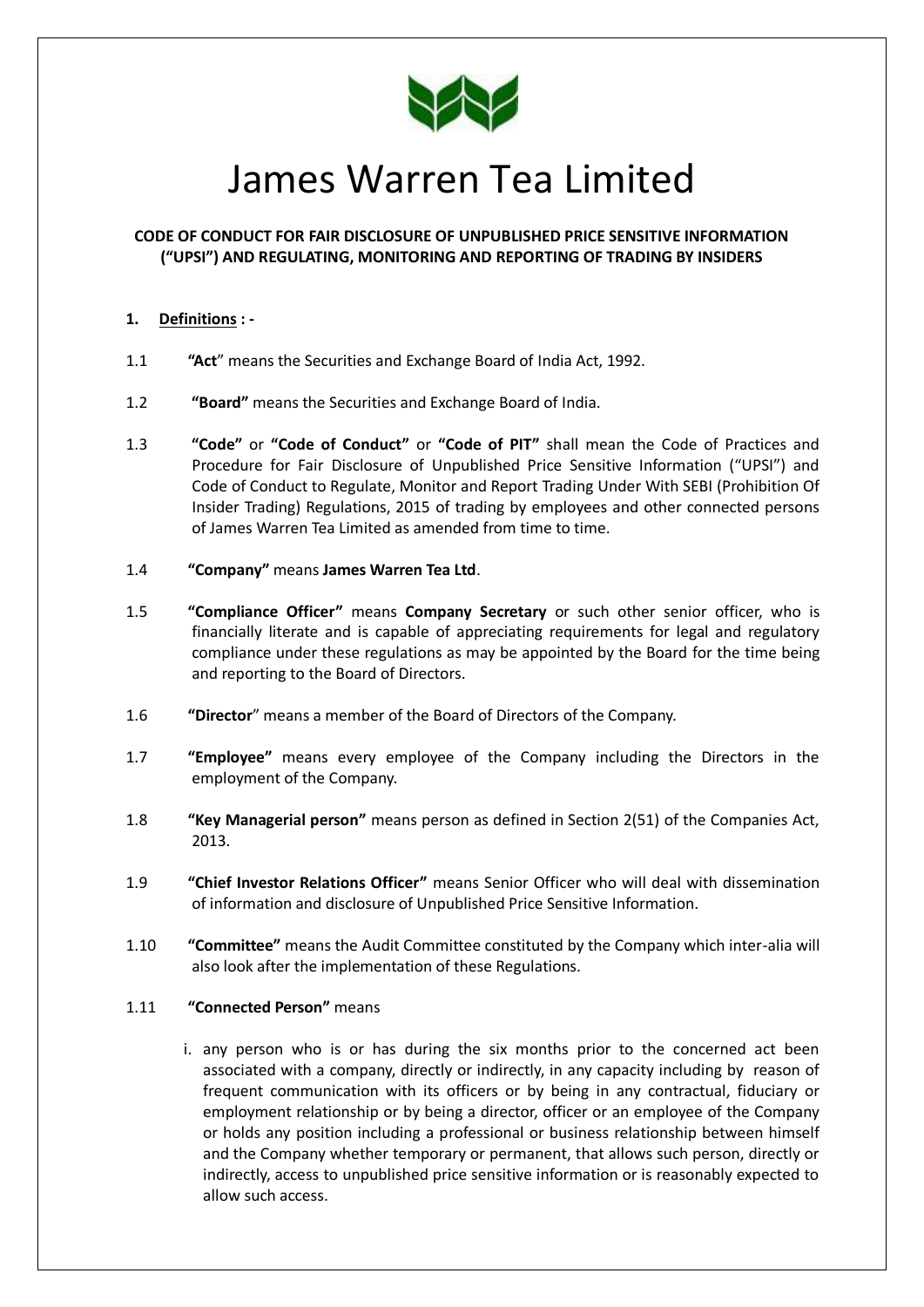- ii. Without prejudice to the generality of the foregoing, the persons falling with in the following categories shall be deemed to be connected persons unless the contrary is established -
- a. an immediate relative of connected persons specified in clause (i); or
- b. a holding company or associate company or subsidiary company; or
- c. an intermediary as specified in Section 12 of the Act or an employee or director thereof ; or
- d. an investment company, trustee company, asset management company or an employee or director thereof; or
- e. an official of a stock exchange or of clearing house or corporation; or
- f. a member of board of trustees of a mutual fund or a member of the board of directors of the asset management company of a mutual fund or is an employee thereof; or
- g. a member of the board of directors or an employee, of a public financial institution as defined in section 2 (72) of the Companies Act, 2013; or
- h. an official or an employee of a self-regulatory organization recognized or authorized by the Board; or
- i. a banker of the Company; or
- j. a concern, firm, trust, Hindu undivided family, company or association of persons wherein a director of the Company or his immediate relative or banker of the Company, has more than ten per cent, of the holding or interest
- 1.12 "**Dealing in securities**" means an act of subscribing, buying, selling or agreeing to subscribe, buy, sell or deal in any securities by any person either as principal or agent.
- 1.13 **"Designated Person"**(s) shall include:
	- i. every employee in the grade of Managers and above;
	- ii. every employee in the finance, accounts, secretarial and legal department as may be determined and informed by the Compliance Officer;
	- iii. personal assistant (PA) to the Managing/Whole Time Directors ;
	- iv. Promoters including promoter groups of the Company ;
	- v. Directors ;
	- vi. any other employee as may be determined and informed by the Compliance Officer from time to time ; and
	- vii. professional firms such as auditors, accountancy firms, law firms, analysts, consultants etc. assisting or advising the Company
	- viii. Connected persons.
- 1.14 **"Generally available Information"** means information that is accessible to the public on a non-discriminatory basis. (e. g. Information published on the website of a stock exchange, would ordinarily be considered generally available).
- 1.15 **"Immediate Relative"** means a spouse of a person, and includes parent, sibling, and child of such person or of the spouse, any of whom is either dependent financially on such person, or consults such person in taking decisions relating to trading in securities.
- 1.16 **"Insider"** means as any person who,
	- i. a connected person, or
	- ii. in possession of or having access to unpublished price sensitive information.
	- iii. designated Persons
	- iv. any person who is reasonably expected to have access to unpublished price sensitive information in respect of securities of a Company or who has received or has/had access to such unpublished price sensitive information.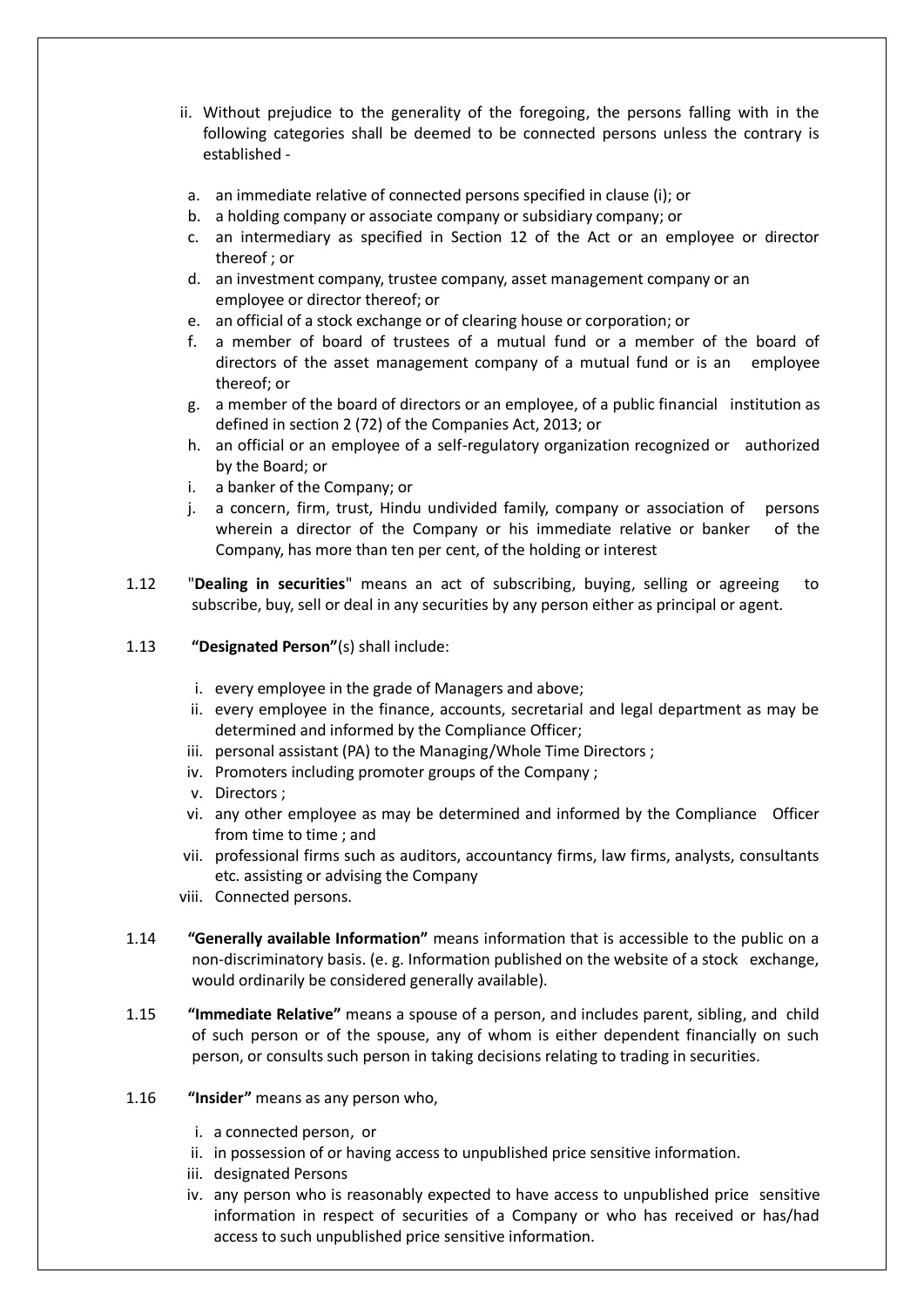- 1.17 "**Legitimate purpose**" shall include sharing of unpublished price sensitive information in the ordinary course of business by an insider with partners, collaborators, lenders, customers, suppliers, merchant bankers, legal advisors, auditors, insolvency professionals or other advisors or consultants, provided that such sharing has not been carried out to evade or circumvent the prohibitions of these regulations.
- 1.18 "**Material Financial Relationship**" shall mean a relationship in which one person is a recipient of any kind of payment such as by way of a loan or gift during the immediately preceding twelve months, equivalent to at least 25% of such payer's annual income but shall exclude relationships in which the payment is based on arm's length transactions.
- 1.19 **"Promoter"** shall have the meaning assigned to it under the Securities and Exchange Board of India (Issue of Capital and Disclosure Requirements) Regulations, 2009 or any modification thereof;
- 1.20 **"Promoter group"** shall have the meaning assigned to it under the Securities and Exchange Board of India (Issue of Capital and Disclosure Requirements) Regulations, 2018 or any modification thereof;
- 1.21 **"Securities"** shall have the meaning assigned to it under the Securities Contracts (Regulation) Act, 1956 or any modification thereof except units of a mutual fund;
- 1.22 **"Specified "** means specified by the Board in writing.
- 1.23 **"Takeover regulations"** means the Securities and Exchange Board of India (Substantial Acquisition of Shares and Takeovers) Regulations, 2011 and any amendments thereto;
- 1.24 **"Trading"** means and includes subscribing, buying, selling, dealing, or agreeing to subscribe, buy, sell, deal in any securities, and "trade" shall be construed accordingly.
- 1.25 **"Trading Day"** means a day on which the recognized stock exchanges are open for trading.
- 1.26 **"Unpublished Price Sensitive Information (UPSI)"** means; any information, relating to a Company or its securities, directly or indirectly, that is not generally available which upon becoming generally available, is likely to materially affect the price of the securities and shall, ordinarily including but not restricted to, information relating to the following:
	- i. financial results;
	- ii. dividends;
	- iii. change in capital structure;
	- iv. mergers, de-mergers, acquisitions, de-listings, disposals and expansion of business and such other transactions;
	- v. changes in key managerial personnel;
- 1.27 **"Regulations"** shall means the Securities & Exchange Board of India (Prohibition of Insider Trading) Regulations, 2015 and any amendments thereto.

*Note:* Words and expressions used and not defined in these regulations but defined in the Securities and Exchange Board of India Act, 1992, the Securities Contracts (Regulation) Act, 1956, the Depositories Act, 1996 or the Companies Act, 2013 and rules and regulations made thereunder shall have the same meanings respectively assigned to them in those legislation.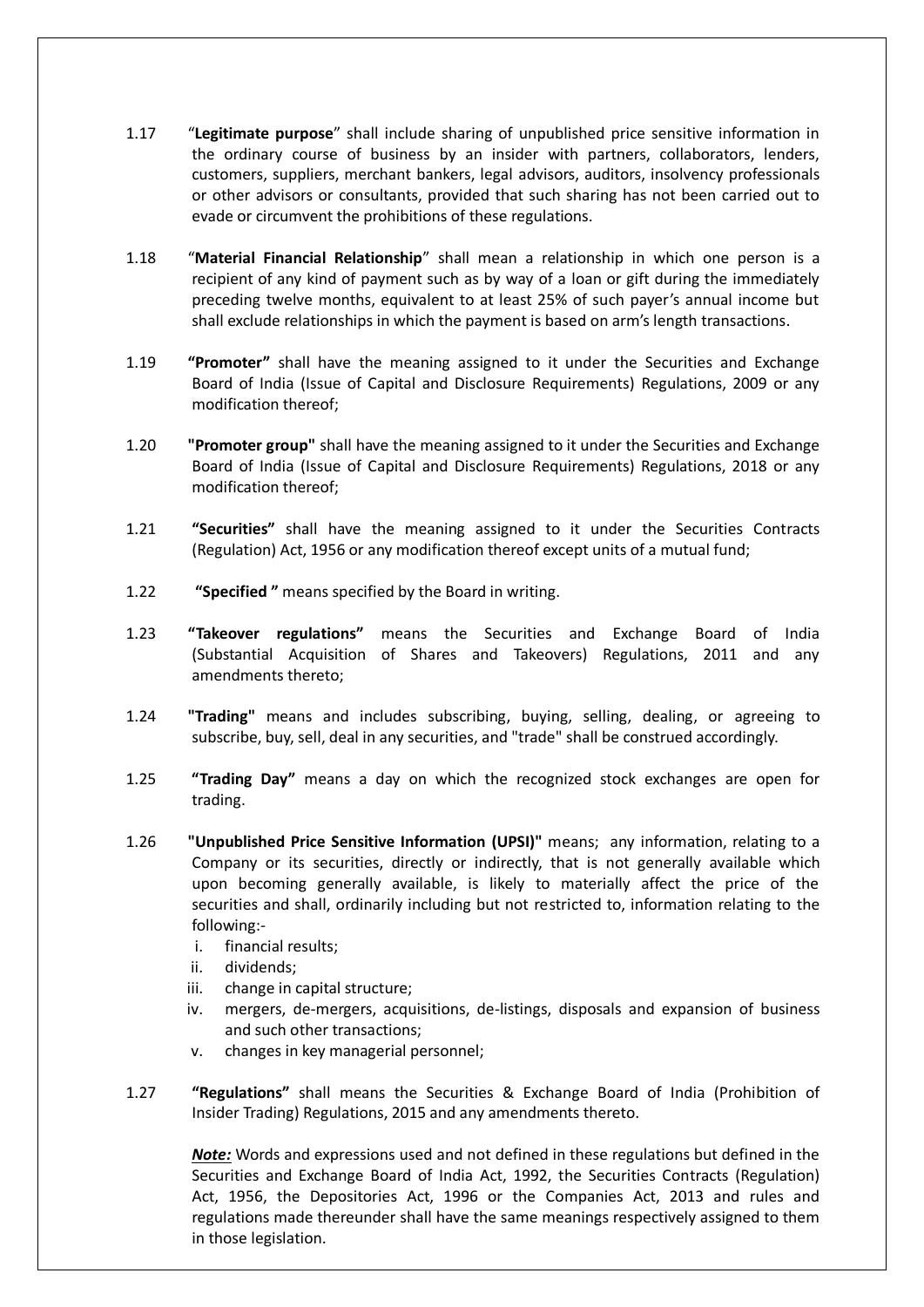## **2. Role of Compliance Officer**

- 2.1 The Compliance Officer shall be responsible for compliance of policies, procedures, maintenance of records, monitoring adherence to the rules for the preservation of unpublished price sensitive information, monitoring of trades and the implementation of the codes specified in these regulations under the overall supervision of the Board of Directors of the Company.
- 2.2 The Compliance Officer shall report on insider trading to the Board of Directors of the Company and in particular, shall provide reports to the Chairman of the Audit Committee, if any, or to the Chairman of the Board of Directors at such frequency as may be stipulated by the Board of Directors.
- 2.3 The Compliance Officer shall assist insider or any other concerned person, in addressing any clarifications regarding the Regulations and the Code of Conduct of the Company.

## **3. Preservation of "Price Sensitive Information"**

- 3.1 Insider shall not communicate, provide, or allow access to any unpublished price sensitive information, relating to the Company or securities listed or proposed to be listed, to any person including other insiders.
- 3.2 All information shall be handled within the Company on a need-to-know basis and no unpublished price sensitive information shall be communicated to any person except in furtherance of the insider's legitimate purposes, performance of duties or discharge of his legal obligations.

**Need to Know** means basis means that UPSI should be disclosed only to those within the Company who need the information to discharge their duty and whose possession of such information will not give rise to a conflict of interest or appearance of misuse of the information.

- 3.3 **Chinese Wall:** To prevent the misuse of confidential information the Company shall adopt a "Chinese Wall" policy which separate those areas of the Company which routinely has access to the confidential information viz. Legal, Finance, Strategy, Secretarial departments regarded as the "insider areas" from those areas which deal with sales/marketing/investing advise or other departments providing support services, considered "public areas".
	- a) The employees in the inside areas shall not communicate any UPSI to anyone in the public area.
	- b) In exceptional circumstances employees from the public area may be brought "over the wall" and given confidential information on the basis of "need to know" criteria after the approval of the relevant head of the departments.
- 3.4 Unpublished price sensitive information may be communicated, provided, allowed access to or procured, in connection with a transaction that would :
	- (i) entail an obligation to make an open offer under the takeover regulations where the Board of Directors of the Company is of informed opinion that sharing of such information is in the best interests of the Company;
	- (ii) not attract the obligation to make an open offer under the takeover regulations but where the Board of Directors of the Company is of informed opinion that sharing of such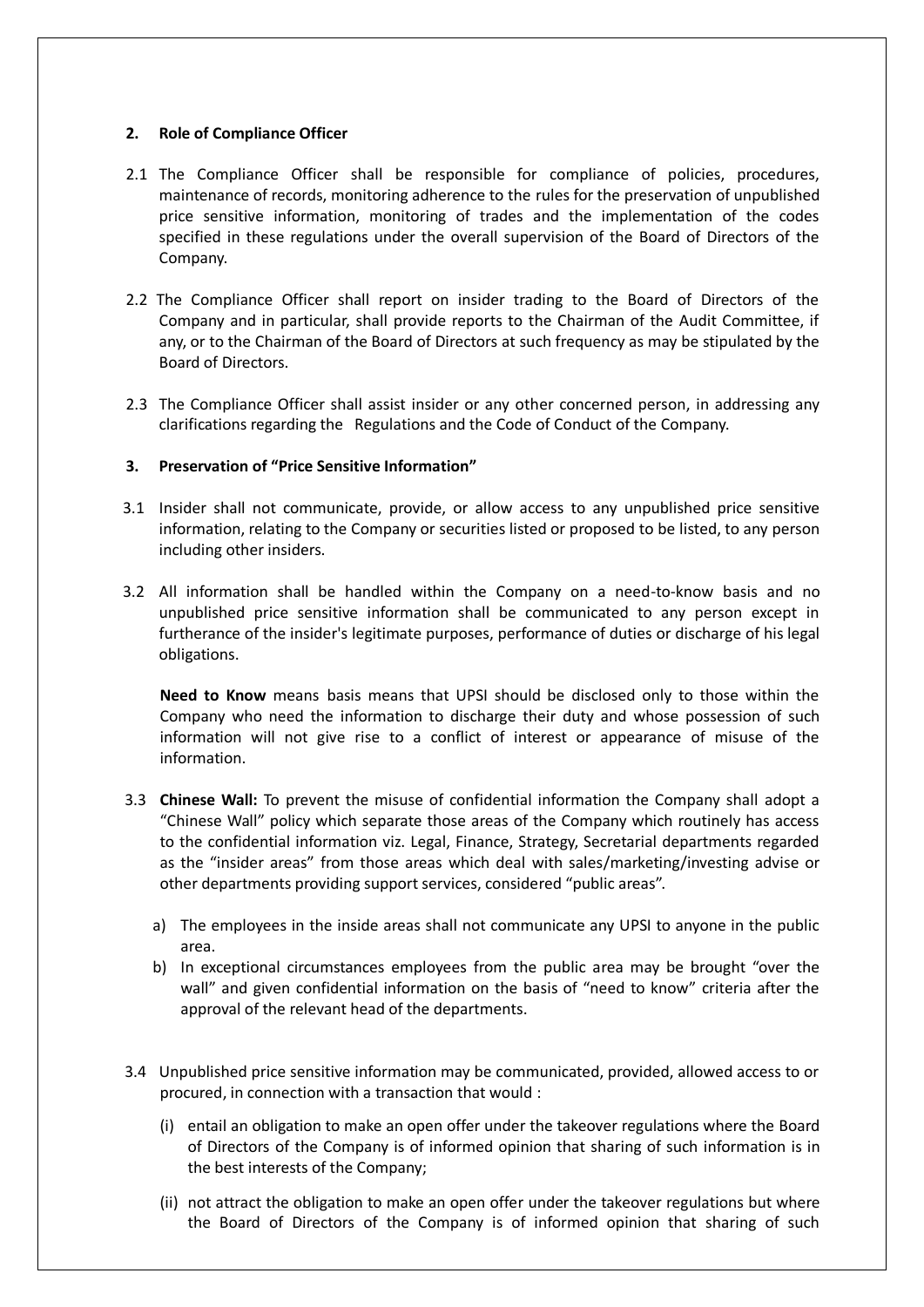information is in the best interests of the Company and the information that constitute unpublished price sensitive information is disseminated to be made generally available at least two trading days prior to the proposed transaction being effected in such form as the Board of Directors may determine to be adequate and fair to cover all relevant and material facts.

However, the Board of Directors, for the aforesaid purposes shall require the parties to execute agreements to contract confidentiality and non-disclosure obligations on the part of such parties and such parties shall keep information so received confidential, except for the limited purpose and shall not otherwise trade in securities of the Company when in possession of unpublished price sensitive information.

Further, the board of directors shall ensure that a structured digital database is maintained containing the names of such persons or entities as the case may be with whom information is shared under this regulation along with the Permanent Account Number or any other identifier authorized by law where Permanent Account Number is not available. Such databases shall be maintained with adequate internal controls and checks such as time stamping and audit trails to ensure non-tampering of the database.

## **4. Prevention of misuse of "Unpublished Price Sensitive Information"**

**Designated persons** in the Company shall be governed by an internal code of conduct governing dealing in securities.

4.1 Trading Plan

An insider is entitled to formulate a trading plan for dealing in securities of the Company and present it to the Compliance Officer for approval and public disclosure pursuant to which trades may be carried out on his behalf in accordance with such plan.

- 4.2 Trading Plan shall:
	- (i) not entail commencement of trading on behalf of the insider earlier than six months from the public disclosure of the plan;
	- (ii) not entail trading for the period between the twentieth trading day prior to the last day of any financial period for which results are required to be announced by the issuer of the securities and the second trading day after the disclosure of such financial results;
	- (iii) entail trading for a period of not less than twelve months;
	- (iv) not entail overlap of any period for which another trading plan is already in existence
	- (v) set out either the value of trades to be effected or the number of securities to be traded along with the nature of the trade and the intervals at, or dates on which such trades shall be effected; and
	- (vi) not entail trading in securities for market abuse.
- 4.3 To avoid any potential for violation of the regulations, the Compliance Officer shall review the Trading Plan and shall be entitled to take express undertakings as may be necessary to enable such assessment and to approve and monitor the implementation of the plan accordingly.
- 4.4 The Trading Plan once approved shall be irrevocable and the Insider shall mandatorily have to implement the plan, without being entitled to either deviate from it or to execute any trade in the securities outside the scope of the trading plan.

However, the implementation of the trading plan shall not be commenced, if at the time of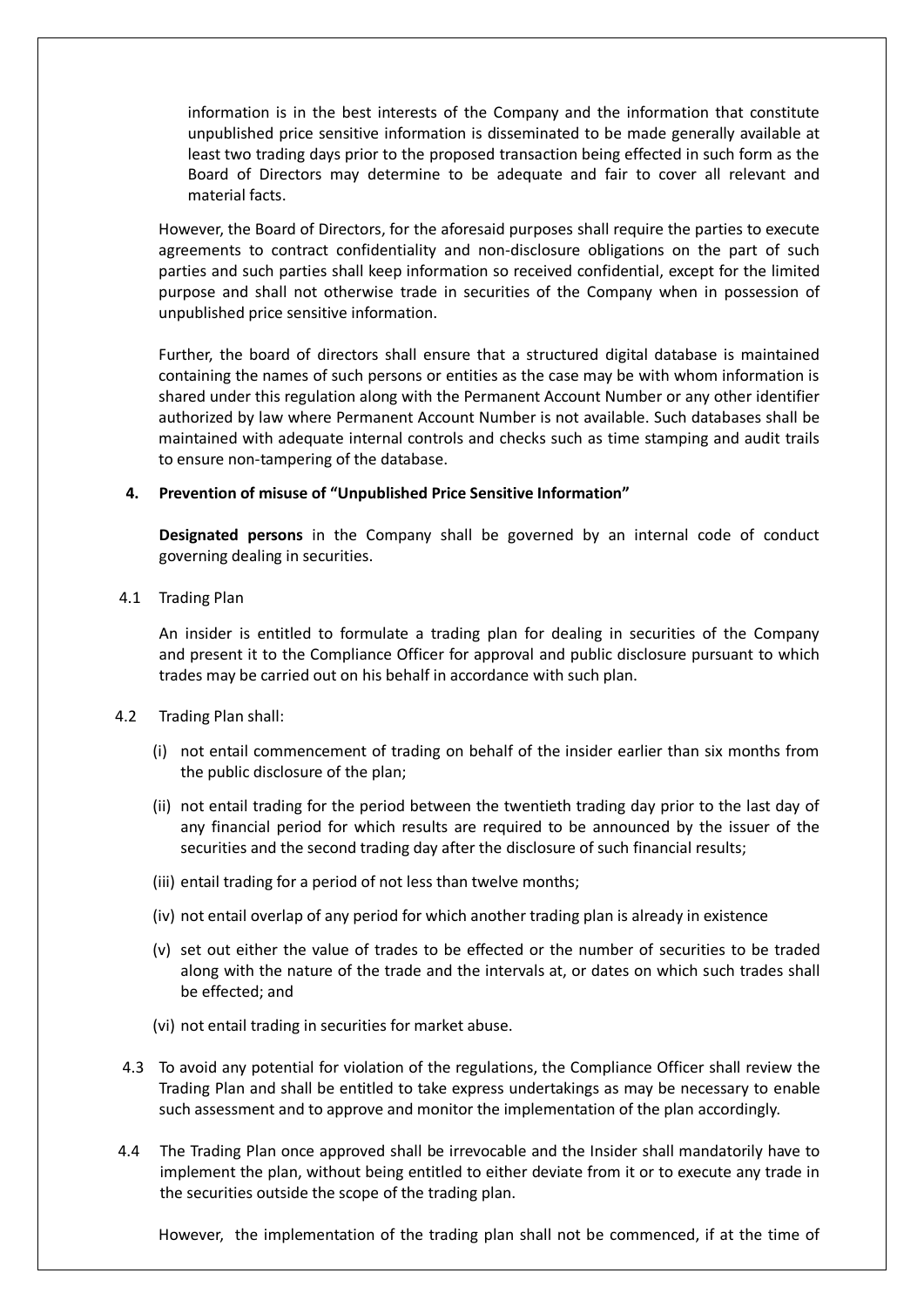formulation of the plan, the Insider is in possession of any unpublished price sensitive information and the said information has not become generally available at the time of the commencement of implementation. Under this circumstances, the Compliance Officer shall confirm that the commencement of the Plan shall be deferred until such unpublished price sensitive information becomes generally available information.

4.5 Upon approval of the trading plan, the compliance officer shall notify the plan to the stock changes on which the securities are listed.

## **5. Trading Window and Closure of Trading Window**

- 5.1 (i) Trading window means platform of the stock exchanges where the securities of the Company are listed and which is available for trading in the securities of the Company by the Insider.
	- (ii) The trading window shall be closed from the end of every quarter till 48 hours after the declaration of financial results. The Compliance Officer after taking into account various factors including the unpublished price sensitive information in question becoming generally available and being capable of assimilation by the market, shall decide the timing for re-opening of the trading window, however in any event it shall not be earlier than 48 (forty-eight) hours after the information becomes generally available.
	- (iii) During the closure of the trading window, the Designated Persons are not allowed to trade in the Securities of the Company.
- 5.2 The Compliance Officer shall intimate the closure of trading window by putting the same on the website of the Company viz. www.jameswarrentea.com when he determines that a designated person can reasonably be expected to have possession of unpublished price sensitive information. Such closure shall be imposed in relation to such securities to which such unpublished price sensitive information relates.
- 5.3 The trading window shall also be applicable to any person having contractual or fiduciary relation with the Company, such as auditors, accountancy firms, law firms, analysts, consultants etc., assisting or advising the Company.

## **6. Pre-clearance of trades**

All Designated Persons, who intend to deal in the securities of the Company when the trading window is opened and if the value of the proposed trades is above 1,00,000 shares or up to Rs. 10.00 Lakhs (Market Price) or 2% of the paid-up value in the Share Capital of the Company, whichever is less, should get pre-clearance for the transaction from the Compliance Officer. However, no designated person shall be entitled to apply for pre-clearance of any proposed trade if such designated person is in possession of unpublished price sensitive information even if the trading window is not closed. The pre-clearance procedure shall be hereunder:

- (i) An application may be made to the Compliance officer indicating the estimated number of securities that the Designated Person intends to deal in, the details as to the depository with which he has a security account, the details as to the securities in such depository mode and such other details as may be required by the Compliance Officer.
- (ii) An undertaking shall be executed in favour of the Company by such Designated Person incorporating, *inter alia,* the following clauses, as may be applicable:
	- (a) That the Designated Person does not have any access or has not received any "Unpublished Price Sensitive Information" up to the time of signing the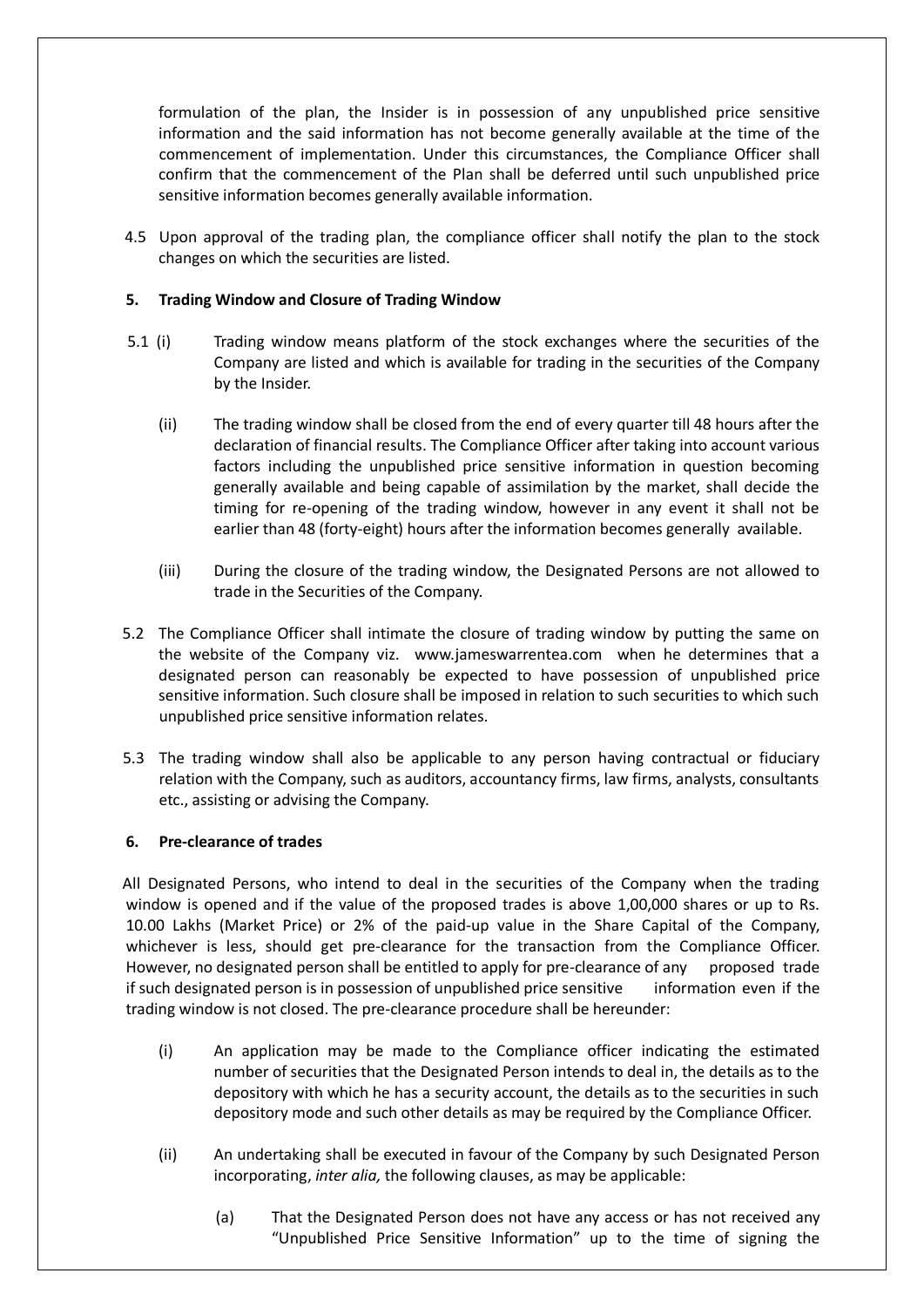undertaking.

- (b) That in case the Designated Person has access to or receives any "Unpublished Price Sensitive Information" after the signing of the undertaking but before the execution of the transaction he/she shall inform the Compliance Officer of the change in his position and that he/she would completely refrain from dealing in the securities of the Company till the time such information becomes public.
- (c) That he/she has not contravened the code of conduct for prevention of insider trading as notified by the Company from time to time.
- (d) That he/she has made a full and true disclosure in the matter.
- (iii) All Designated Persons shall execute their trades in respect of securities of the Company within one of receiving pre-clearance for the same. The Designated Person shall file within 2 (two) trading days of the execution of the transaction, the details of such transaction with the Compliance Officer in the prescribed form. In case the transaction is not undertaken, an intimation to that effect shall also be given to the Compliance Officer**.**
- (iv) If the trades are not executed within seven days of receiving pre-clearance, the Designated Person must get fresh pre-clearance for the trades. .
- (v) All Designated Persons who buy or sell any number of shares of the Company shall not enter into an opposite transaction i.e. sell or buy any number of shares during the next six months following the prior transaction. All Designated Persons shall also not take positions in derivative transactions in the shares of the Company at any time. In case of any contra trade be executed, inadvertently or otherwise, in violation of such a restriction, the profits from such trade shall be liable to be disgorged for remittance to the Securities and Exchange Board of India (SEBI) for credit to the Investor Protection and Education Fund administered by SEBI under the Act. Provided that this shall not be applicable for trades pursuant to exercise of stock

options.

(vi) The Compliance Officer may grant relaxation from strict application of such restriction on merits of each case and after recording the reasons in writing provided that such relaxation does not violate these regulations. Provided further that no such transaction would be permitted when the Trading window is closed.

# **7. Disclosure by certain persons**

## **Initial Disclosures**

- 7.1 Every promoter, member of the promoter group, Key Management Personnel and Director (including trading by their immediate relatives or by any other person for whom they take trading decision) of the Company, within thirty days of these regulations taking effect, shall disclose his holding of securities of the Company to the Company in the prescribed **Form A**  annexed hereto.
- 7.2 Every person on appointment as a key managerial personnel or a director of the Company or upon becoming a promoter or member of the promoter group (including trading by their immediate relatives or by any other person for whom they take trading decision) shall disclose his holding of securities of the Company as on the date of appointment or becoming a promoter, to the Company within seven days of such appointment or becoming a promoter in the prescribed **Form B** annexed hereto.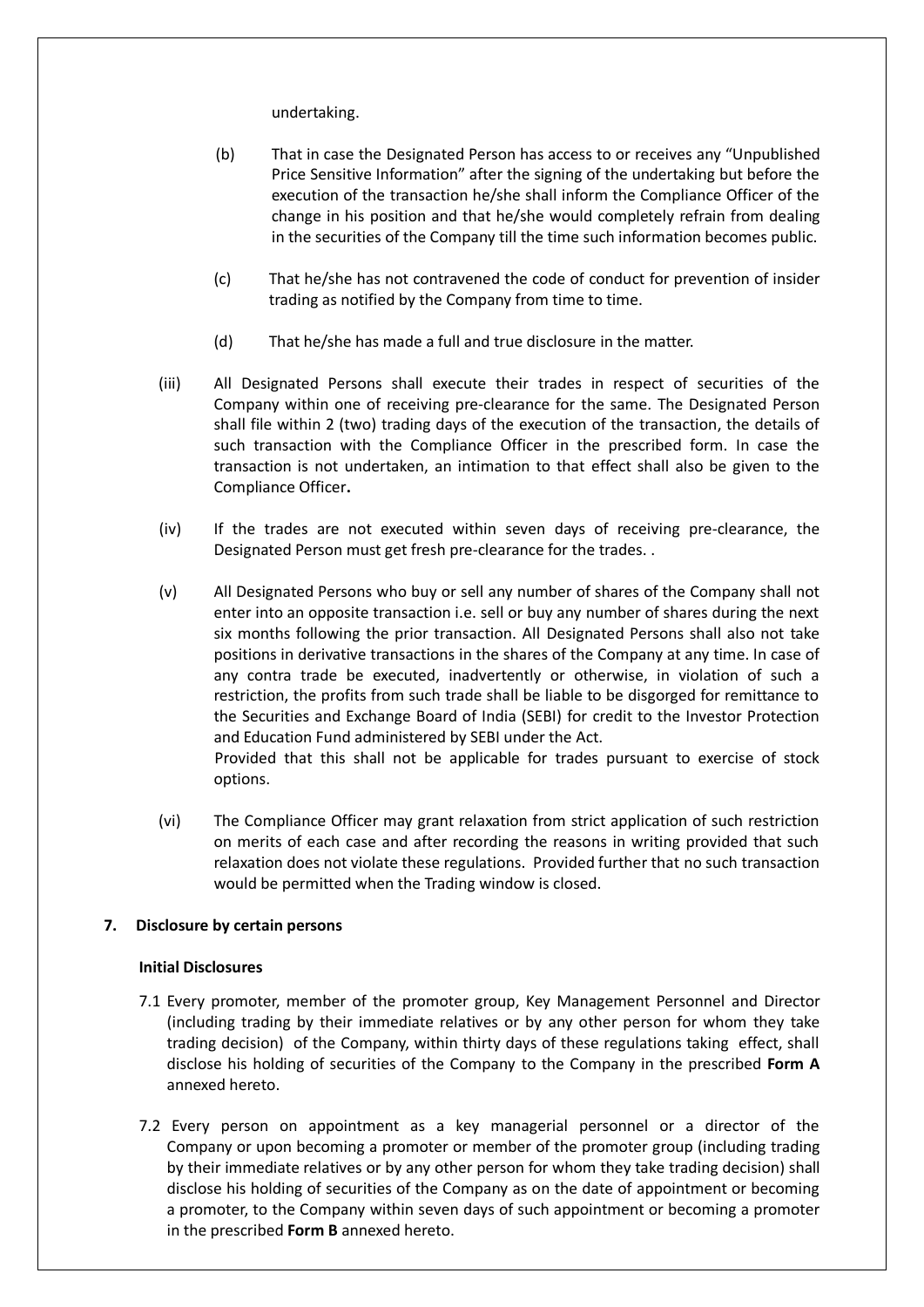#### **Continual Disclosures**

7.3 Every promoter, member of the promoter group, designated person and Director (including trading by their immediate relatives or by any other person for whom they take trading decision) of the Company shall disclose to the Company the number of such securities acquired or disposed of within two trading days of such transaction if the value of the securities traded, whether in one transaction or a series of transactions over any calendar quarter, aggregates to a traded value in excess of Rs. Ten Lakh or such other value as may be specified in the prescribed **Form C** annexed hereto.

## **Disclosure by the Company to the Stock Exchange(s)**

7.4 The Compliance Officer shall disclose the particulars of trading under Clause 7.3 to all Stock Exchanges on which the Company is listed within 2 trading days of the receipt of disclosure or from becoming aware of such information.

## **Protection to employees filing Voluntary Disclosure Form\***

- 7.5 An employee who files a voluntary information disclosure form in terms of Regulation 7B or acts in the manner as specified under Regulation 7I of the SEBI (Prohibition of Insider Trading) (Third Amendment) Regulations, 2019, irrespective of whether the information is considered or rejected by SEBI and irrespective of whether the employee is eligible for a reward in terms of the said Regulations, shall not be discriminated, discharged, terminated, demoted, suspended, threatened, or harassed, for any of the following reasons:
	- (i) filing a Voluntary Information Disclosure Form under PIT Regulations;
	- (ii) testifying, participating, or otherwise assisting or aiding SEBI in any investigation, inquiry, audit, examination or proceeding instituted or about to be instituted for an alleged violation of insider trading laws or in any manner aiding the enforcement action taken by SEBI; or
	- (iii) breaching any confidentiality agreement or provisions of any terms and conditions of employment or engagement which are solely for preventing such employee from cooperating with SEBI in any manner.

*Explanation- For the purpose of this clause, "Employee" means an individual who during employment may become privy to information relating to violation of insider trading laws and files a Voluntary Information Disclosure Form under the PIT Regulations and is a director, regular or contractual employee, but does not include an advocate.*

## **8. Disclosure by other connected person**

The Company at its discretion require any other connected person or class of connected persons to make disclosures of holdings and trading in securities of the company in such form and at such frequency as may be determined by the Company in order to monitor compliance with these regulations in the prescribed **Form D** annexed hereto.

## **9. Other Restrictions**

- 9.1 The disclosures of trading in securities shall also include trading in derivatives of securities and the traded value of the derivatives shall be taken into account for purposes of this Code.
- 9.2 The disclosures made under this Code shall be maintained for a period of five years.